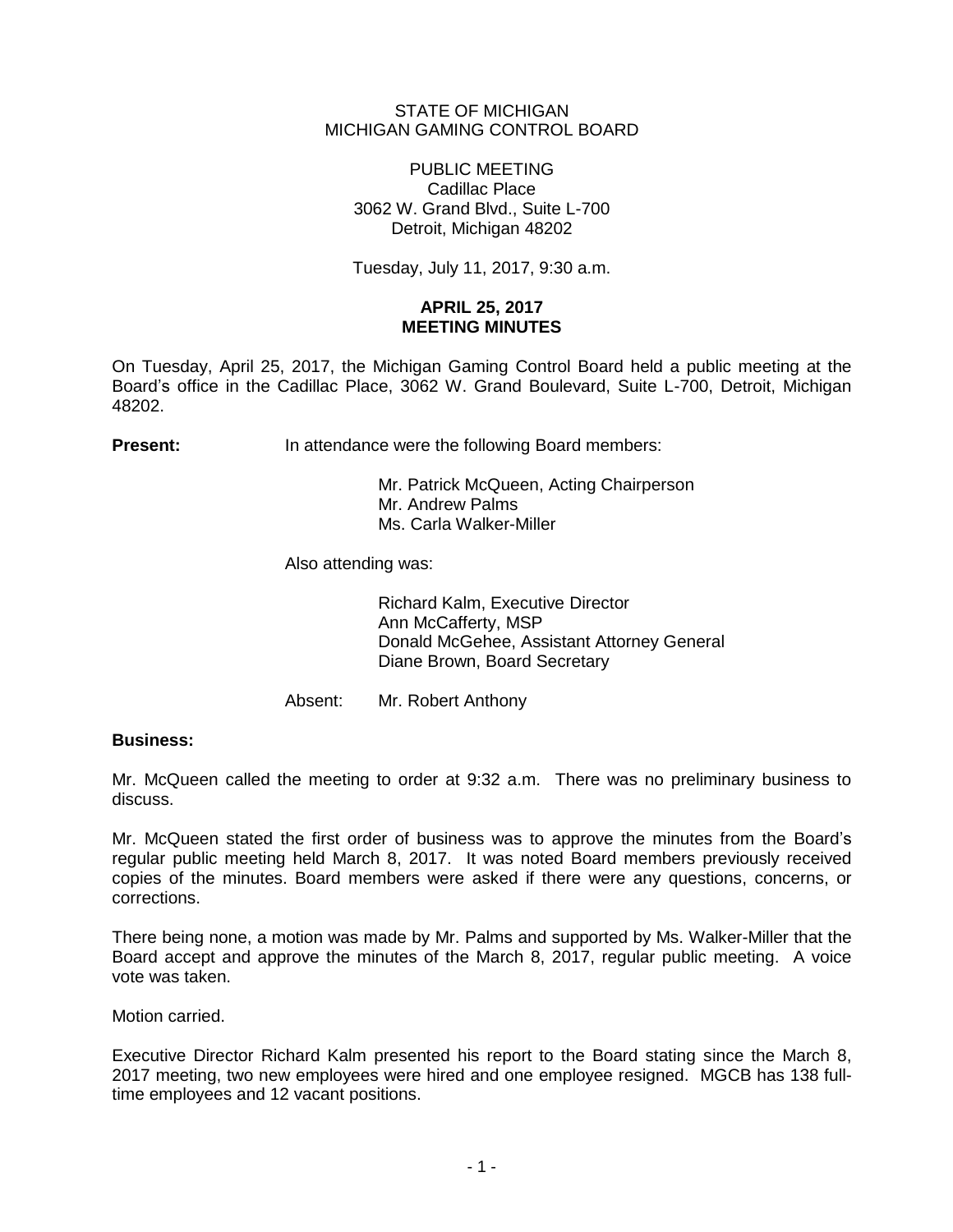With regard to the Board's budget, as of March 31, 2017, total expenditures were \$12,452,167 leaving an unexpended balance of \$17,542,433 in appropriated funding for fiscal year 2017, which includes funds for anticipated expenditures to the Attorney General's Office and the Michigan State Police.

For casino operations, Mr. Kalm reported aggregate revenue for the three Detroit casinos for the month of March was up five percent when compared to the same month last year. Revenue was up 11.9 percent when compared to February 2017. For year-to-date March 31, 2017, the aggregate revenue for the Detroit casinos was up 2.9 percent compared to the same period last year.

For the month ending March 31, 2017, MGM's revenue was up 4.5 percent to \$54.2 million, MotorCity was up 3.2 percent to \$45.1 million, and Greektown was down (sic) 8.6 percent to \$32 million when compared to the same month last year.

Market shares for March 2017 were MGM 41%, MCC 35%, and GTC 24%. For the month ending March 31, 2017, gaming taxes for the three Detroit casinos were \$10.6 million compared to \$10.1 million for the same period last year.

For the month ending March 31, 2017, the three Detroit casinos reported submitting \$15.6 million in wagering taxes and development agreement payments to the City of Detroit.

Revenue for the quarter ending March 31, 2017 was up. MGM was up 2.5 percent, MotorCity was up 2.4 percent, and Greektown was up 4.2 percent compared to the same quarter last year.

With regard to supplier licensing and vendor registration, Mr. Kalm advised the Board as of April 21, 2017, 684 active vendor exemptions were registered. As of April 21, 2017, 254 casino supplier companies were granted exemption from supplier licensing requirements.

Mr. Kalm reported a total of seven active temporary nongaming-related and five active temporary gaming-related supplier licenses in effect. There are 106 supplier licenses in effect.

Regarding occupational licensing, Mr. Kalm advised the Board as of April 15, 2017, the Board's Employee Licensing section issued a total of 2,133 occupational licenses to MGM employees; 1,658 occupational licenses to MotorCity employees; and 1,511 occupational licenses to Greektown employees. In addition, 1,582 employees of various licensed casino suppliers have been granted occupational licenses. Currently there are 67 temporary occupational licenses.

Mr. Kalm advised the Board since the March meeting, the required background investigations of 98 pending Level 1 and Level 2 occupational licenses have been completed. Mr. Kalm previously approved 364 renewal requests and 58 Level 3 requests on behalf of the Board.

Mr. Kalm reported Michigan State Police (MSP) Board-related activity, and staffing update. Mr. Kalm noted the confidential report submitted to the Board members containing significant activity of MSP.

Next, the Board considered for approval the recommendation of the Executive Director and the Casino Audit & Enforcement Division's staff regarding the 98 Level 1 and 2 occupational license applications.

There being no questions from Board members, it was moved by Ms. Walker-Miller and supported by Mr. Palms that the Board enter an Order accepting and adopting the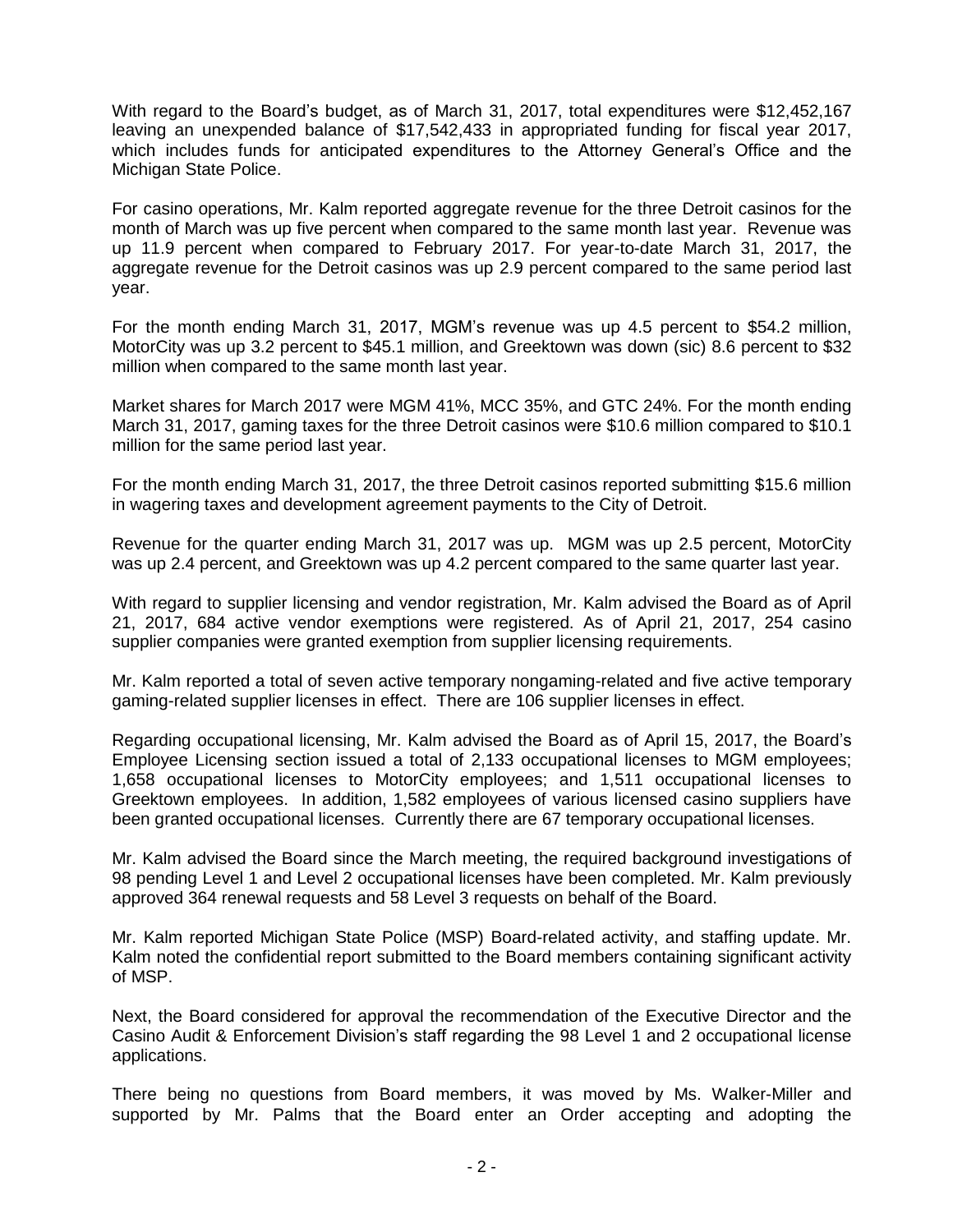recommendations of the Executive Director and the Casino Audit & Enforcement Division for the pending Level 1 and 2 occupational license applications. A voice vote was taken.

Motion carried.

The next agenda item was consideration of the Licensing & Investigations Division's recommendation regarding the pending supplier license applications of Alpha Video & Audio, Inc.; Creation Robco, Inc. d/b/a Robco Gaming; Galaxy Gaming, Inc.; and Integration Partners Corporation.

Mr. Robert Saucier from Galaxy Gaming addressed the Board. Mr. Saucier expressed his thanks and commended the licensing staff on the ease with which the licensing process moved and the professionalism of everyone involved.

There were no questions from Board members. A motion was made by Mr. Palms and supported by Ms. Walker-Miller that the Board enter Orders finding and concluding the applicants are eligible and suitable for licensure and, accordingly, grant the requests. A voice vote was taken.

#### Motion carried.

The next agenda item was a request for approval of the proposed transfers of interest pending Board approval for International Market Place, Inc. d/b/a Fishbones Rhythm Kitchen Café and Sachse Construction and Development Company, LLC. There was no discussion or questions regarding the requests therefore a motion was made by Ms. Walker-Miller and supported by Mr. Palms to approve the requests. A voice vote was taken.

Motion carried.

Next agenda item was to consider the pending supplier license renewal requests of Avanzado, LLC; BAC Greektown, LLC d/b/a Five Guys Burgers and Fries; Basement Beats, LLC; Cadillac Travel, Inc.; Caniff Electric Supply Co., Inc.; Conti Corporation; Gaming Partners International USA, Inc. d/b/a GPI USA; Gold Star Equipment, Inc. d/b/a Gold Star Products; Great Lakes Mechanical Corp.; Halifax Security, Inc. d/b/a North American Video; International Market Place, Inc. d/b/a Fishbones Rhythm Kitchen Café with New Key Person MGAT Investments, Inc.; JCM American Corporation d/b/a JCM Global; Konami Gaming, Inc. with New Key Persons Kazuya Kozuki, Osamu Nakano, and Thomas Anthony Jingoli; MRP Supply, Inc.; Voice Data Systems, LLC d/b/a VDS; and WPDET Associates, LLC.

There being no questions from Board members, Mr. Palms put forth a motion which was supported by Ms. Walker-Miller that the Board enter Orders finding the mentioned suppliers and their qualifiers eligible and suitable for license renewal and, accordingly, grant the requests for a one-year period. A voice vote was taken.

Motion carried.

The next item on the agenda was the request for approval of the eligibility and suitability of new Key person of casino licensee MGM Grand Detroit, Christopher John Kelley.

There were no questions from Board members. Ms. Walker-Miller motioned for approval which was supported by Mr. Palms. A voice vote was taken.

Motion carried.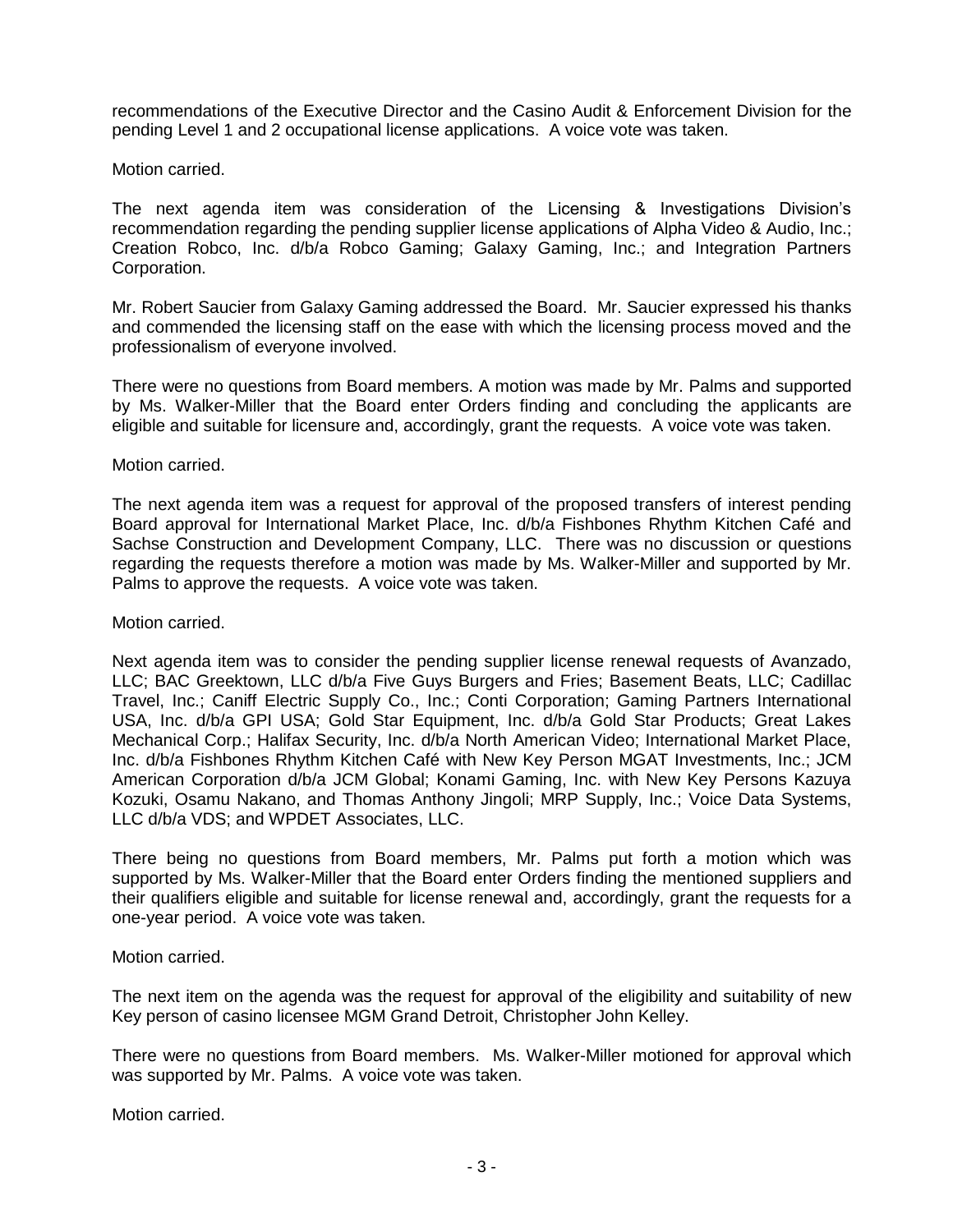The next item on the agenda was the request for approval of the eligibility and suitability of new Key persons of supplier licensee IGT, Andrea Adolfo Boroli and Guido Giuseppe Corbetta.

There were no questions from Board members. Mr. Palms motioned for approval which was supported by Ms. Walker-Miller. A voice vote was taken.

## Motion carried.

Next was the request for approval of an Acknowledgement of Violation of casino licensee Greektown Casino LLC (Greektown). Assistant Attorney General Jason Geissler summarized the violation and facts. The violation involved previously revoked software being found in one of the electronic gaming devices. As a result Greektown was fined \$20,000 of which \$10,000 will be held in abeyance for 12 months. Andrea Hansen addressed the board on behalf of Greektown acknowledging the violation and outlined the steps taken to ensure future incidents do not occur.

There were no questions from Board members. Mr. Palms put forth the motion for approval which was supported by Ms. Walker-Miller. A voice vote was taken.

#### Motion carried.

The next agenda item was a request for approval of an Acknowledgement of Violation for supplier licensee, Sachse Construction and Development Company, LLC (Sachse). Assistant Attorney General James Kennedy explained the details of the violation. On January 15, 2016, Sachse completed a transfer of interest without prior authorization of the board. Sachse acknowledged the violation and agreed to a fine of \$2,500. There was no representative from Sachse present.

Board members did not have any questions. Ms. Walker-Miller put forth a motion for approval which was supported by Mr. Palms. A voice vote was taken.

#### Motion carried.

The final agenda item was Greektown Casino LLC's request for approval of debt transaction and related requests.

Matt Cullen address the board on behalf of Greektown to outline the facts of the request and to answer any questions the board may have had. Mr. McQueen asked if Greektown was comfortable with the pricing and Mr. Cullen answered affirmatively. There being no other questions a motion was made by Mr. Palms and supported by Ms. Walker-Miller to approve the request. A voice vote was taken.

## Motion carried.

After the business portion of the meeting concluded, Mr. McQueen asked if there were any members of the public wishing to address the Board. There were none.

Mr. McQueen announced the Board's next regular public meeting would be held Tuesday, July 11, 2017.